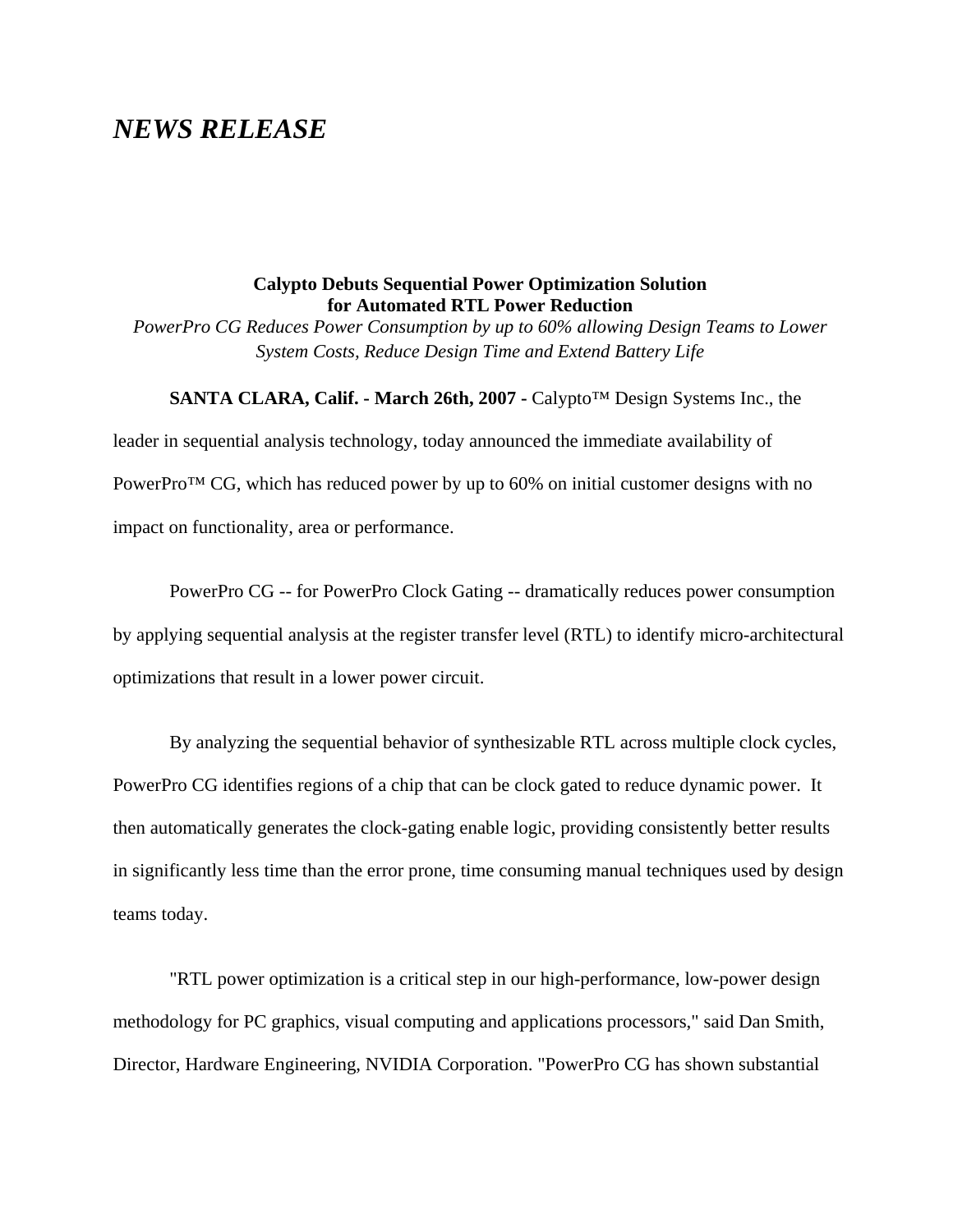power savings on designs, including blocks already manually optimized for low power by RTL designers."

Unlike combinational power reduction tools, PowerPro CG identifies and generates sequential clock-gating transformations. By fitting into existing design flows with industry standard library, timing, and switching activity file formats, the power savings achieved by PowerPro CG are complementary and cumulative to optimizations performed by synthesis and placement tools downstream.

### **Introducing the PowerPro Product Family**

PowerPro is Calypto's latest offering based on the company's unique sequential analysis technology. The clock-gating capabilities in PowerPro CG incorporate power optimization engines with concurrent area, timing, and power analysis to enable a variety of clock-gating transformations that reduce dynamic power without negatively impacting leakage power. PowerPro CG, the first product released in the PowerPro family, specifically targets the automation of sequential RTL clock-gating optimization.

"PowerPro CG is a breakthrough product in the Electronic Design Automation market," said Tom Sandoval, Chief Executive Officer of Calypto. "For our customers, achieving the lowest possible power consumption is a true competitive advantage, and sequential clock-gating at the RTL level is a critical step in achieving that goal."

## **Availability and Pricing**